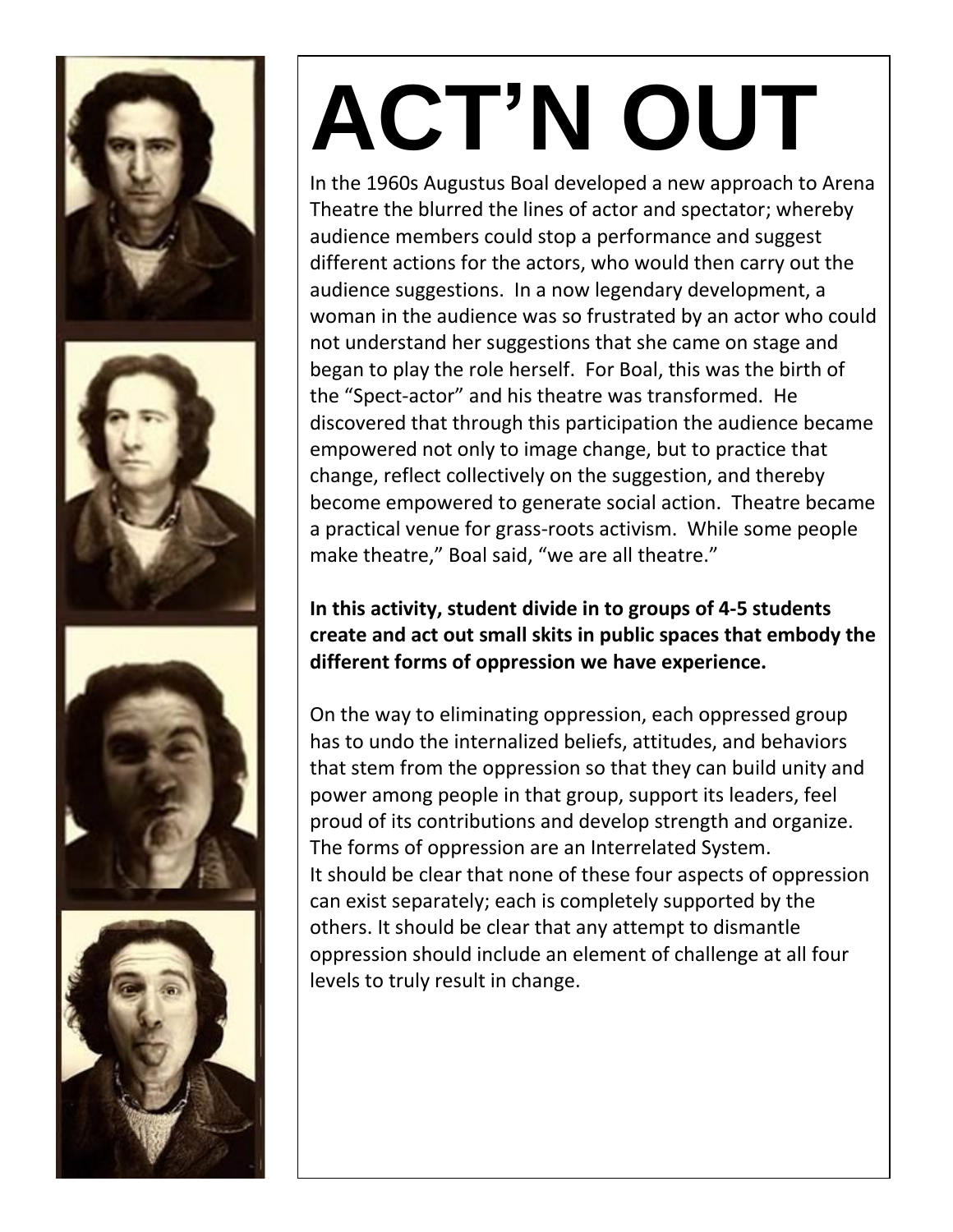#### **Ideological:** The very intentional ideological development of the …isms *Examples: dominant narratives, "Othering"*

First, any oppressive system has at its core the IDEA that one group is somehow better than another, and in some measure has the right to control the other group. This idea gets elaborated in many ways—more intelligent, harder working, stronger, more capable, more noble, more deserving, more advanced, chosen, superior, and so on. The dominant group holds this idea about itself. And, of course, the opposite qualities are attributed to the other group—stupid, lazy, weak, incompetent, worthless, less deserving, backward, inferior and so on.

# **Institutional:** Is demonstrated in how institutions and systems reinforce and manifest ideology *Examples: media, medical, legal, education, religion, psychiatry, banking/financial*

The idea that one group is better than another and has the right to control the other gets embedded in the institutions of the society, the laws, the legal system and police practice, the education system, hiring practices, public policy, housing development, media images, political power, etc. When a woman makes 2/3 of what a man makes, it is institutionalized sexism, When 1 out of 4 African American men are in jail or on probation, it is institutionalized racism, etc. Consider that dominant culture also controls the language itself used to describe all groups in society and can make things visible or invisible when necessary.

## **Interpersonal:** The way we play violence out on each other, based on oppression

The idea that one group is better than another and has the right to control the other, which gets structured into our institutions, gives permission and reinforcement for individual members of the dominant group to personally mistreat individuals in the targeted/oppressed group. Interpersonal racism is what white people do to people of color up close—the racist jokes, the stereotypes, the beatings and harassment, the threats, the whole range of personal acts of discrimination. Similarly, interpersonal sexism is what men to do to women the sexual abuse/harassment, the violence directed at women, the sexist jokes, ignoring or minimizing of women's thinking, etc. Many people in the dominant group are not consciously oppressive. They have internalized the negative messages about other groups, and consider their attitudes towards other groups quite normal.

## **Internalized:** How we internalize the ideological ideas of oppression

Internalized oppression means the oppressor doesn't have to exert any more pressure, because we now do it to ourselves and each other. The fourth way oppression works is within the groups of people who suffer the most from the mistreatment. Oppressed people internalize the *ideology* of inferiority, the see it reflected in the *institutions,* they experience mistreatment *interpersonally* from members of the dominant group, and they eventually come to *internalize* the negative messages about themselves. Oppression always begins from the outside of the oppressed group, but by the time it gets internalized, the external oppression need hardly be felt for the damage to be done. If people from the oppressed group feel bad about themselves, and because of the nature of the system, do not have the power to direct those feelings back toward the dominant group without receiving more blows, then there are only two places to dump those feelings—on oneself and on the people in the same group. ( HORIZONTAL VIOLENCE) Thus, people in any target group have to struggle hard to keep from feeling heavy feelings of powerlessness or despair.

Sources of Inspiration: Grassroots Institute for Fundraising <http://www.grassrootsfundraising.org/> Pedagogy and Theatre of the Oppressed <http://ptoweb.org/aboutpto/>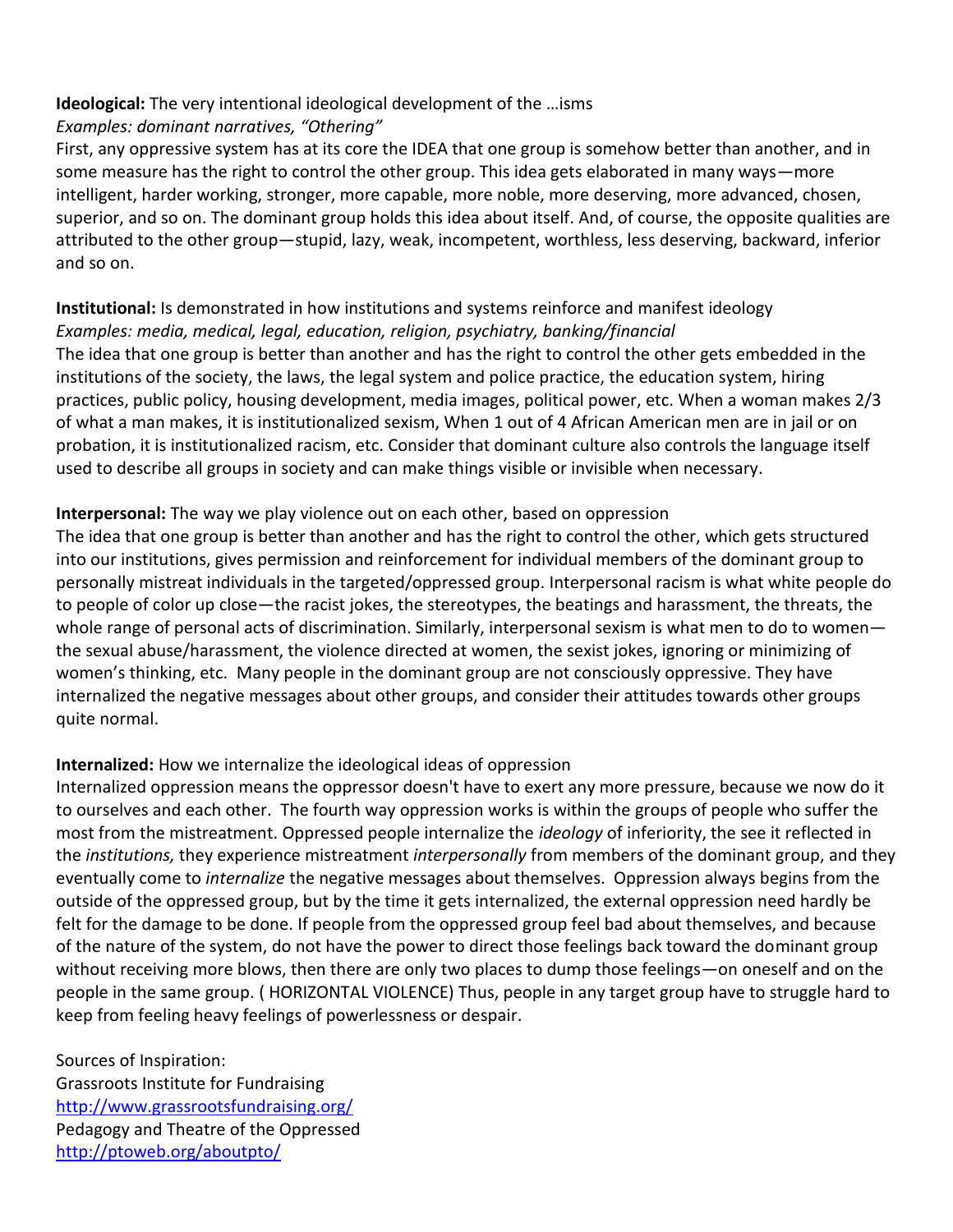# **THE AMERICAN DREAM**

Monopoly is considered the leading proprietary game in the Western Hemisphere. Published in 43 countries, most cadets will have familiarity with the game. The objective of the traditional game is based on one primary rule to ". . . become the wealthiest player through buying, renting, and selling property." Monopoly represents a simulation of a significant feature of a capitalistic political economy and when played can help highlight the experiences of living in the Western world. However, one assumption of the rules of the game is that everyone begin equal--\$1,800. This version of the game *Modified Family Monopoly* accounts for the socio-economic error and distributes income according to different classes—capitalist, upper middle, lower middle, working, and working poor and underclass to more robustly represent class distributions in the United States. Other rules are also stratified along class lines.